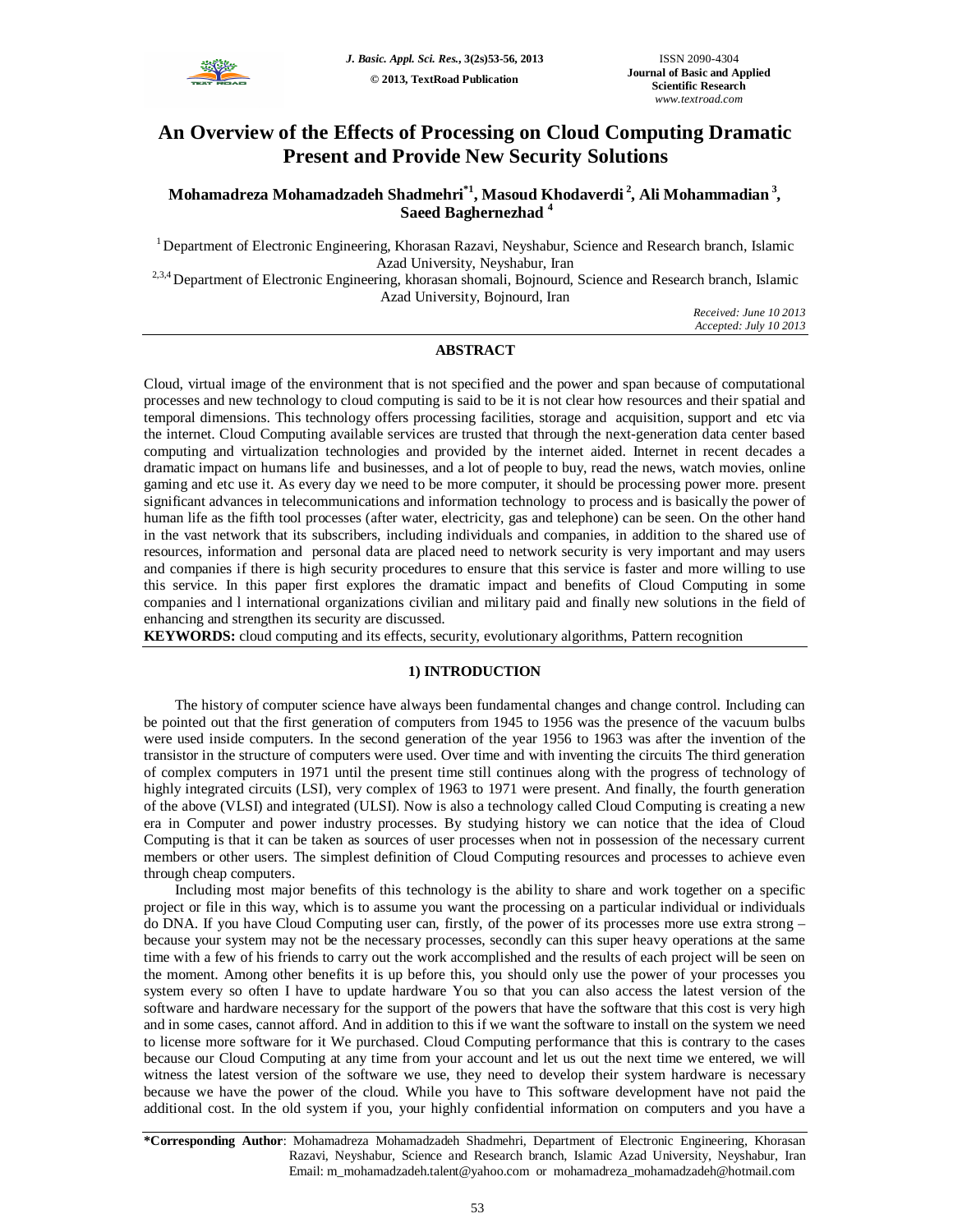major fear of the always loss or theft or manipulation of information should be anti viruses and other security software on your system (such as firewalls) to update, remember that if you accidently went one day You may have stumbled on the same day had been attacked and destroyed in your information. But Cloud Computing you always in your account every time you log in to control your security system will be equipped with the SEC before the firmware update. Other benefits of Cloud Computing including being recognized all the extensions meaning that if you receive the file in your file system was unknown – this is the direction that didn't know what to open it with the software – if you use the Cloud Computing of the file with its associated application to be opened. In addition, if you are the owner of the corporate group you can get your company's internal network, on the move to Cloud Computing too witnessed speed And higher power be it and if you like to use the former from the server may not always be so much processing that can constantly busy servers not only hold power cost and extra maintenance payments. These are only part of the Cloud Computing Technology massive performance known as the next big thing.

#### **2) evaluation dramatic effects on different industries cloud computing :**

On two basic definitions to some of the previous section and the benefits of this new technology was mentioned. In this section some of the most important applications of this technology, we can mention, and with understanding the sensitivity of this technology in most of these new security solutions applications on behalf of the author of this article will be provided.

The main reason for the use of Cloud Computing is that humans in the present age tend to use technology and wireless communication methods. The Amazon is the first commercial Computing Cloud provider. The other reason is simply that the use of this volume prefer the other servers and specify the amount of processors and other hardware and With only one incredible power in processing and storage and other operations processes we encountered. A third reason that can be found in the use of Cloud Computing will be mentioned instead of the old system is that these days the human desire to use social sites. For example, a social site like Face book now has more than 450 million registered user and every day Add to this the huge amount of such user. The other reason for using it is that the user can decide which information with who and in what places of the world to share in the old system to this at all. The other reason is that this method does not require that other programmers for each group and each enterprise to one type of servers and systems But anyone with a taste for Cloud Computing itself can be of use. As well as other reasons, it can be used to not having the need to specialize in, not having a minimum level of requirements to the hardware and software in use, being all known file extensions in this type of system and the lack of minimum requirements to a level of hardware and software in use, being known to all File extensions in this type of system and hardware requirements, and software to upgrade.

Google Inc. is releasing the operating system Chrome OS to your users through it find in the cloud and the possibility of this type of processing for them. Microsoft Corporation is also so check out this technology and fear of losing their users in preparing Microsoft Azure cloud operating system that is a. Section Service GSA (General Service Administration) Because many of the visit for this site, and with the fear, loss and his regiment had earned the site hosting your site decided to Cloud Computing. NASA (National Aeronautics and Space Administration): NEBULA platform that is completely based on the Cloud Computing The possibility of popular participation in space projects and hence it is possible to have more storage and processing for NASA has provided. Department of Interior: this is a Ministry that provides service for many federal agencies that enforce these days decided the cloud-based service. Department of Health and Human Services: preparing The platform is based on cloud computing for service more efficient and faster. Census Bur: SaaS provider and the Service Manager on the site that Salesforce to millions through the cloud service. The White House: moving Cloud Computing Technology to your system to be able to automate voting system, the system of direct dialogue with city women and their own internal network system with higher speed and comprehensiveness.

As well as the State-owned United Kingdom wide network G-Cloud have thrown their way for up to a higher speed and precision that it caused in its Government Affairs. The Europeans are also in the following Government departments and the public on the use of this new technology are: Management of public sector housing, transportation service networks ,Economic Development  $\cdot$  Health Services  $\cdot$  Contracting and education services .

Denmark also earlier with two pilot Digitalise ' r. dk and Cloud Computing Technology for NemHandel home users the results of his experiments, and when it was satisfied with the local government Denmark-based Cloud Computing.

The Japanese together with cloudy that have name and in the name of Kasumigaseki Cloud State in place – were launched in the Tokyo industrial thinking The development of Hypertext for use in all government departments and are in this arena are part of the pioneers, they are also the area and environmental technology as "green" have named that of course this is also a major part of the project to create digital Japanese.

**China:** in China, especially in the northern parts of the State this country with a project called: "the Yellow River Delta Cloud Computing Center" (The Yellow River Delta Cloud Computing Center) only being studied, and economic development but the Government the performance of cloud-based and more. Even the Chinese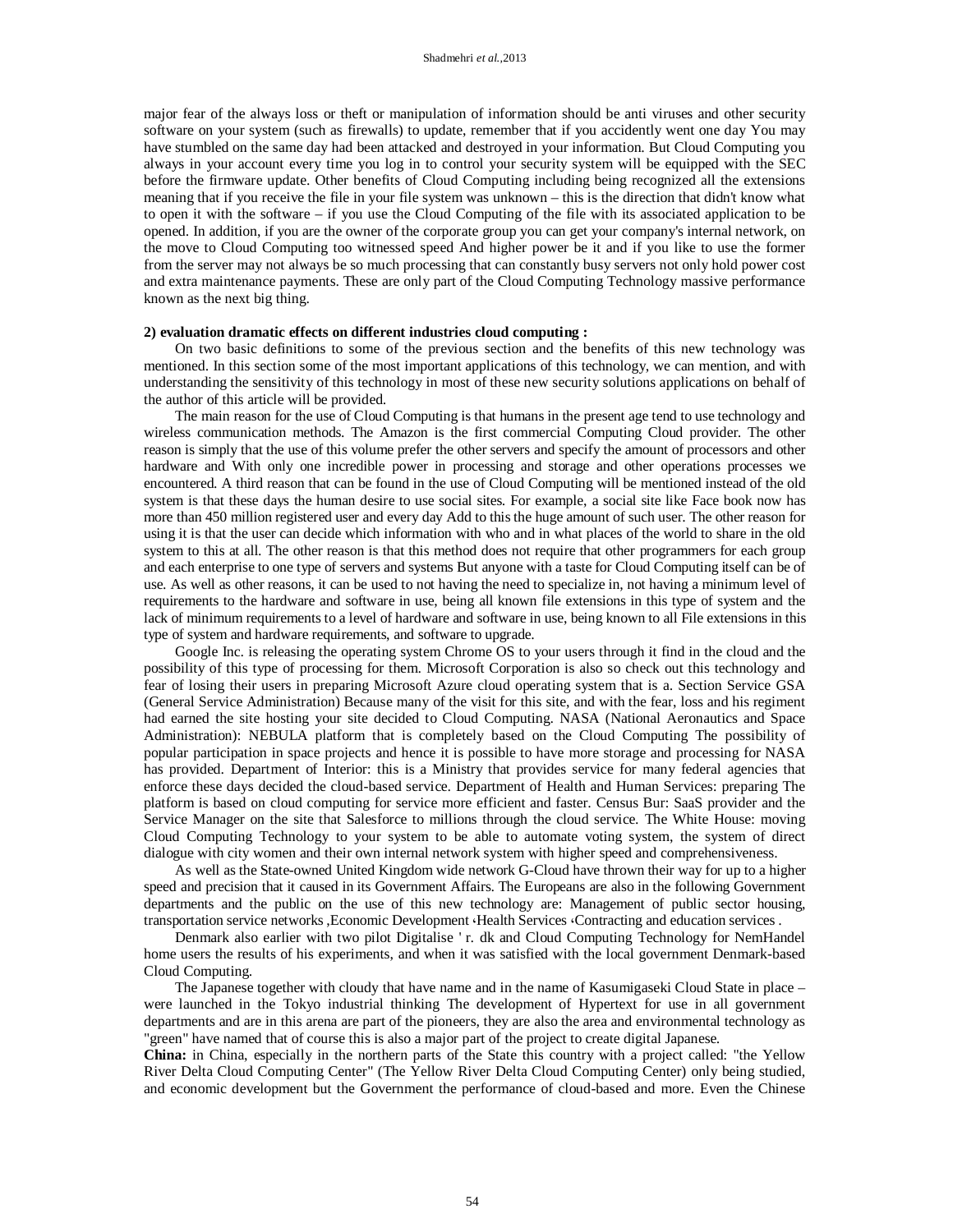Government in the city of Wuxi plant launched cloud services To be able to cloud resources by which processes for all factories and offices.

**Thailand:** in Thailand, the Government information technology sector GITS or private cloud public sector design and is built in Thailand, and is going to be soon, by which time a lot of e-services to the citizens and public institutions provide.

**Vietnam:** IBM, along with the Government and the country's universities plan to provide private and public cloud as we expand and expand.

**New Zealand:** being an extensive review on the best possible effects, and the use of Cloud Computing.

The profound impact that technology now to review on the State of some of the smaller companies. A company like YouTube in 2006, 30 million daily page was added to site, you must now use the Cloud Computing Technology to other servers because it may be necessary to power the search processes in the midst of it all video Don't have movie and the company's site in disorders. That, of course, if you do not use the Cloud Computing approach is the exorbitant prices must more servers purchased are installed that are more expensive.

SmugMug Inc. a Web site to share the image, for an easier servicing and more (such as the conversion of photo work, reform and etc) and also because of the high amount of file size use of Cloud Computing are decided. Google App Engine is Google, for example, or the service that allows you to look at the applications Run on Google's infrastructure. In this way, you can look at the documents himself with the people that you want or share in total global level; the service completely free of charge the company IBM and Google are setting up a network based on the new calculations are the same as for universities, through which universities can make their activities are more and more centralized and powerful in Other universities students whereas theoretical ideas and were active in the project share it. The first universities were connected to the network, the University of Washington, Carnegie-Mellon University, MIT, Stanford University, The University of California at Berkeley, a Maryland University.

The company Nasdaq Stock and fund that holds a lot of data, intending to share and sell them, but they are using the company's server and the amount of space they are concerned about the Amazon S3 service and so it was. As well as petty enterprises like Nimbus, Eucalyptus more recently computational, storage services and applications with acquisition cost they offer.

Sun Micro Systems company is launching a new data center for Cloud Computing and hosted applications users. The company will be in different parts of the world are sites that contain strong servers provide support for to be able of avoid failure as well.

Networks such as My experiment (www.myexperiment.org) and the nanoHub (www.nanohub.org) is now available for sharing their research results and research things with people and communicate directly with them, are migrating to Cloud Computing.

As well as Cloud Computing Services provider is banking this means that you are paying the service charge and can do things that other users of a series to receive or pay a service upgrade and sell that on the whole the system of buying and selling.

Finally, the authors predict that in the near future a lot of companies and individuals in the field of Cloud Computing Technology and services will be busy. Engineers and designers also have their role in the development and advancement of Cloud Computing to play properly, and in accordance with the needs of users access the service they provide, the easier, more appropriate structure, high functionality and capacity.

### **3) New security solutions offered by the authors**:

In the first and second parts of the cloud computing basics and some of the benefits discussed it extensively. In the third part the application of cloud computing in some of the most important organizations and institutions were reviewed and detailed analysis. Now it is the turn to the authors of the article raised new security ideas.

As we know many organizations are faced with the weakness of power processes because the ability to use a very powerful computer servers or do not – for example, due to economic problems. And also if you have such a powerful system so that processes these systems does not involve continuous, and therefore the cost of additional maintenance Respectively. So the only proposal that in the present age to them is that of Cloud Computing. But when we order them to make use of the Cloud Computing Security can be in terms of corporate organizations also deem a particular Government and military agencies and the rest of our comfortable; accordingly the following ideas could be considered:

1. the necessity of the correct use of culture-making in Cloud Computing.

2. training of neural networks in order to remove people who are consistently in the profiles compiled and entered the wrong passwords and also identify the IP address and add this IP address to the list of other users who are not black.